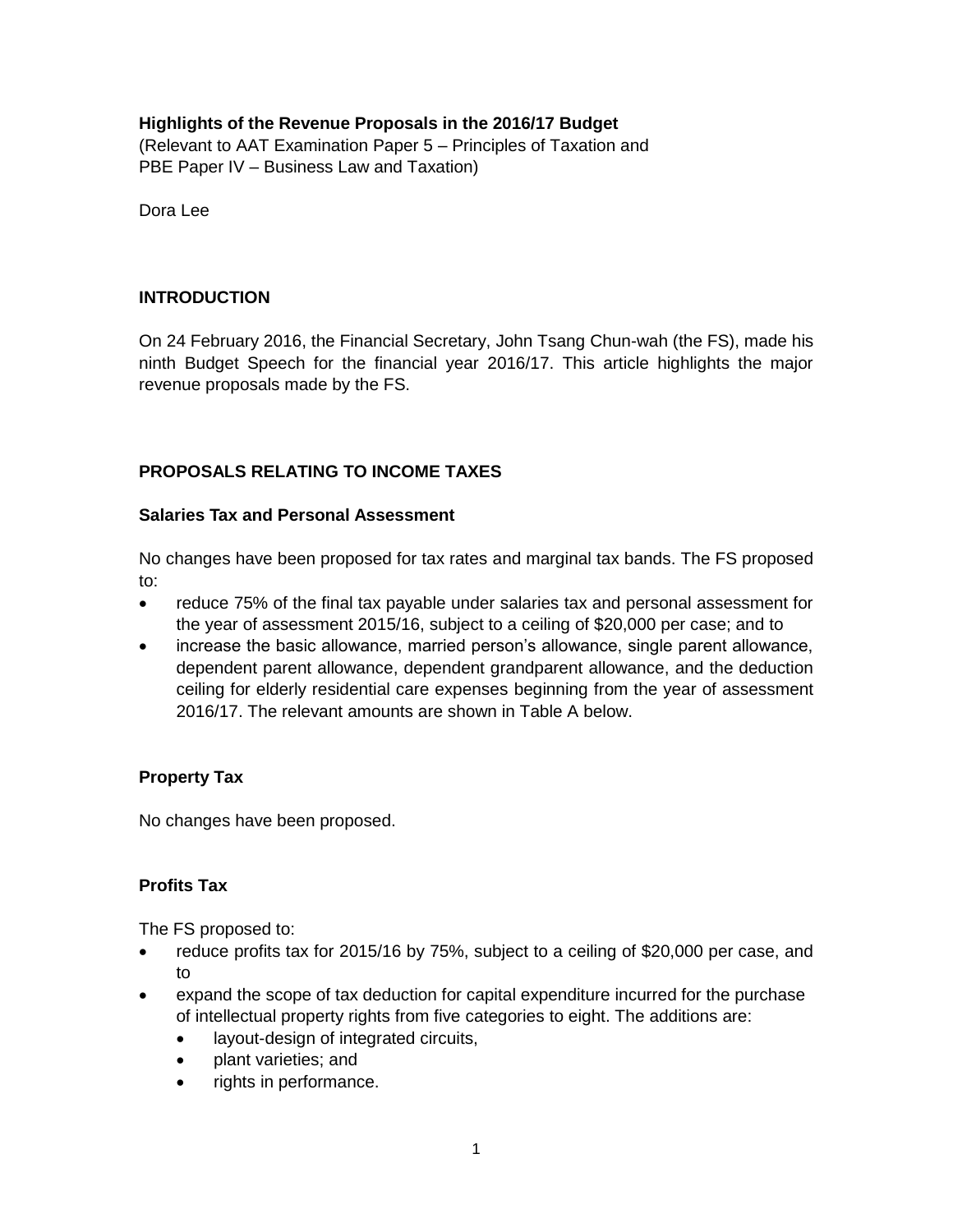# **Summary of Personal Allowances, Deductions and Tax Rates**

A summary of the personal allowances and deductions for the years of assessment 2015/16 and 2016/17 (proposed) is shown in Table A.

| Year of assessment                                        | 2016/17  |             |
|-----------------------------------------------------------|----------|-------------|
|                                                           | 2015/16  | (*Proposed) |
|                                                           |          |             |
|                                                           | \$       |             |
| <b>Personal allowance</b>                                 |          |             |
| <b>Basic allowance</b>                                    | 120,000  | *132,000    |
| Married person's allowance                                | 240,000  | *264,000    |
| Single parent allowance                                   | 120,000  | *132,000    |
| Child allowance                                           |          |             |
| $1st$ to $9th$ child (each)                               | 100,000  | 100,000     |
| Additional child allowance in the year of birth (each)    | 100,000  | 100,000     |
| Dependent parent/grandparent allowance (aged 60 or        |          |             |
| above, or eligible for government's disability allowance) |          |             |
| <b>Basic</b>                                              | 40,000   | *46,000     |
| Additional (for dependant living with taxpayer)           | 40,000   | *46,000     |
| Dependent parent/grandparent allowance (aged 55-59)       |          |             |
| <b>Basic</b>                                              | 20,000   | $*23,000$   |
| Additional (for dependant living with taxpayer)           | 20,000   | *23,000     |
| Dependent brother/sister allowance                        | 33,000   | 33,000      |
| Disabled dependant allowance                              | 66,000   | 66,000      |
|                                                           |          |             |
| <b>Deductions</b>                                         |          |             |
| Self-education expenses                                   | 80,000   | 80,000      |
| Home loan interest                                        | #100,000 | #100,000    |
| Elderly residential care expenses                         | 80,000   | *92,000     |
| Contribution to recognized retirement scheme              | 18,000   | 18,000      |
| Approved charitable donations                             | 35%      | 35%         |
|                                                           |          |             |

*\* As proposed by the Financial Secretary in his Budget Speech for 2016/17.*

*# The entitlement period for the deduction of home loan interest has been extended from 10 years to 15 years beginning from the year of assessment 2012/13 onwards.*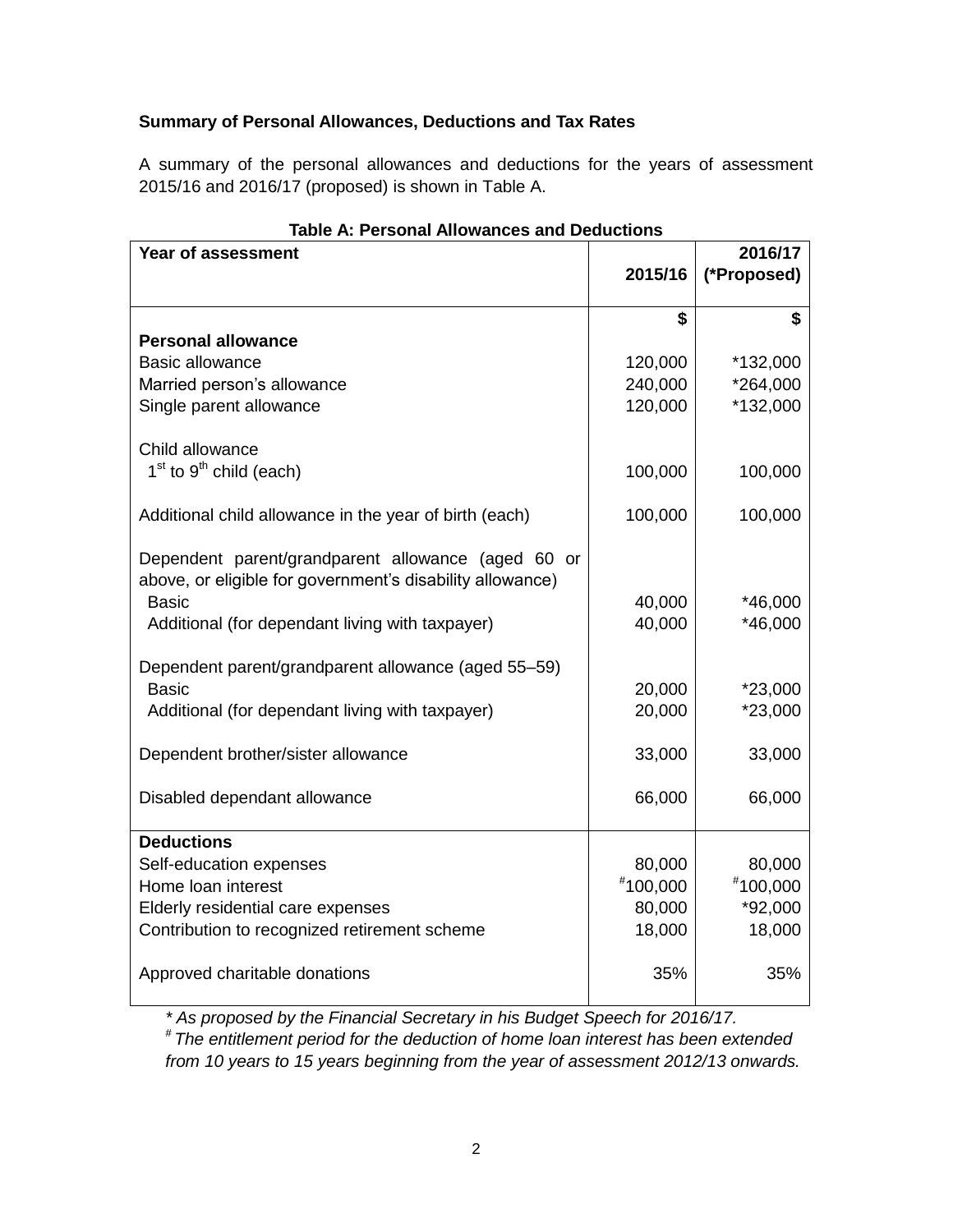A summary of the tax rates for the years of assessment 2015/16 and 2016/17 is shown in Table B.

| 1991 - 2011 - 1991 - 1992 - 1994 - 1994 - 1995 - 1995 - 1996 - 1997 - 1998 - 1999 - 1999 - 1999 - 19 |                                      |     |                      |     |  |  |
|------------------------------------------------------------------------------------------------------|--------------------------------------|-----|----------------------|-----|--|--|
|                                                                                                      | 2015/16                              |     | 2016/17              |     |  |  |
| Standard rate                                                                                        | 15%                                  |     | 15%                  |     |  |  |
| Corporation                                                                                          |                                      |     |                      |     |  |  |
| profits tax rate                                                                                     | 16.5%                                |     | 16.5%                |     |  |  |
| Progressive tax                                                                                      | $$1 - $40,000$                       | 2%  | $$1 - $40,000$       | 2%  |  |  |
| rates                                                                                                | \$40,001 - \$80,000                  | 7%  | \$40,001 - \$80,000  | 7%  |  |  |
|                                                                                                      | \$80,001 - \$120,000                 | 12% | \$80,001 - \$120,000 | 12% |  |  |
|                                                                                                      | > \$120,000                          | 17% | > \$120,000          | 17% |  |  |
| Salaries tax                                                                                         | * Waive 75% of the final tax,        |     | N/A                  |     |  |  |
| and personal                                                                                         | subject to a ceiling of \$20,000 per |     |                      |     |  |  |
| assessment                                                                                           | case.                                |     |                      |     |  |  |
| Profits tax                                                                                          | * Waive 75% of the final tax,        |     | N/A                  |     |  |  |
|                                                                                                      | subject to a ceiling of \$20,000 per |     |                      |     |  |  |
|                                                                                                      | case.                                |     |                      |     |  |  |

# **Table B: Summary of Tax Rates**

*\* As proposed by the Financial Secretary in his Budget Speech for 2016/17.*

## **PROPOSAL RELATING TO RATES AND BUSINESS REGISTRATION FEE**

#### **Rates**

The FS proposed to waive rates for all four quarters of 2016/17, subject to a ceiling of \$1,000 per quarter for each rateable property. The *Rating (Exemption) Order 2016* was gazetted on 24 February 2016 to give effect to the proposal beginning from 1 April 2016.

## **Business Registration Fees**

The FS proposed to waive business registration fees for 2016/17. The *Revenue (Reduction of Business Registration Fees) Order 2016* was gazetted on 24 February 2016 to give effect to the proposal. The Order will:

- 1. take effect on 1 April 2016; and
- 2. reduce the fee payable in relation to a:
	- business registration certificate; or
	- branch registration certificate

that commences within the period of 12 months beginning on 1 April 2016.